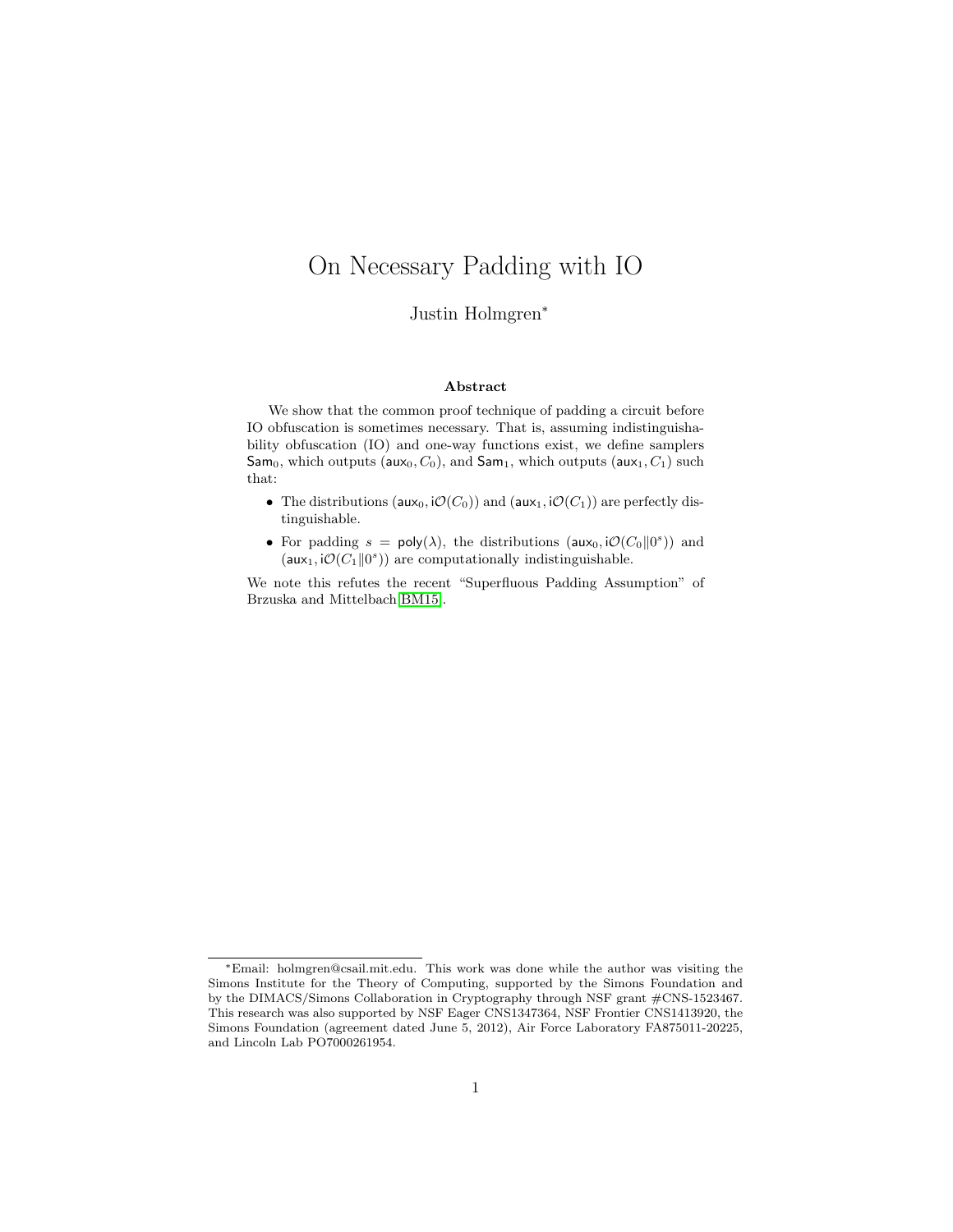# 1 Introduction

Proofs of security for cryptographic constructions using indistinguishability obfuscation (IO) typically show that the obfuscations of two circuits are indistinguishable if those circuits are artificially padded to a larger size. This is a consequence of the fact that IO guarantees indistinguishability of two obfuscated circuits only if the input circuits are of equivalent sizes. But because of the ubiquitous hybrid argument style of proof, the two circuits must typically be padded not only to the size of larger circuit, but rather to the size of the largest circuit in the hybrid argument.

At this point, one may wonder whether this padding is an artifact of our security proof, or whether it is really necessary. In this work, we show that in the presence of arbitrary auxiliary information, there are distributions of equally-sized pairs of circuits, whose obfuscations are indistinguishable only if sufficiently padded.

### 1.1 Preliminaries

We assume familiarity with puncturable pseudorandom functions [\[BW13,](#page-5-1) [BGI14\]](#page-5-2). In particular, we will use the fact that if one-way functions exist, then there is a puncturable PRF family  $\mathcal{F} = {\{\mathcal{F}_\lambda\}}_{\lambda>0}$  in which each  $f \in \mathcal{F}_\lambda$  maps  $\{0,1\}^\lambda$  to  $\{0,1\}.$ 

We also assume the existence of an indistinguishability obfuscator [\[GGH](#page-6-0)+13]. This is a p.p.t. Turing machine  $\mathcal O$  such that:

- $i\mathcal{O}(C, 1^{\lambda})$  outputs a circuit which is functionally equivalent to C.
- $\bullet$  If  $C$  and  $C'$  are two circuits of the same size and same functionality, then the advantage of any p.p.t. adversary in distinguishing  $\mathcal{O}(C, 1^{\lambda})$  from  $i\mathcal{O}(C', 1^{\lambda})$  is negligible in  $\lambda$ .

We will frequently omit the security parameter  $1^{\lambda}$  as an argument of iO.

We will write  $C||0^s$  to denote a *padded* version of the circuit C, which is of size  $|C| + s$ .

#### 1.2 Techniques

We want to show a pair of distributions ( $\mathsf{aux}_0, C_0$ ) and  $(\mathsf{aux}_1, C_1)$  such that:

- (aux<sub>0</sub>,  $\mathcal{O}(C_0)$ ) is distinguishable from (aux<sub>1</sub>,  $\mathcal{O}(C_1)$ )
- For some padding p,  $(aux_0, i\mathcal{O}(C_0||0^p))$  is indistinguishable from  $(aux_1, i\mathcal{O}(C_1||0^p))$ .

In our construction,  $C_0$  and  $C_1$  are defined simply as circuits which evaluate a (puncturable) PRF.  $aux_0$  and  $aux_1$  are (sufficiently padded) obfuscated circuits, each of which have this same PRF inside.  $a_{\mathbf{x}_b}$  takes a "small" circuit as input, and checks whether this circuit agrees with the PRF on a "large" set of test inputs. If it does, then  $aux_b$  outputs b. Otherwise,  $aux_b$  outputs 0.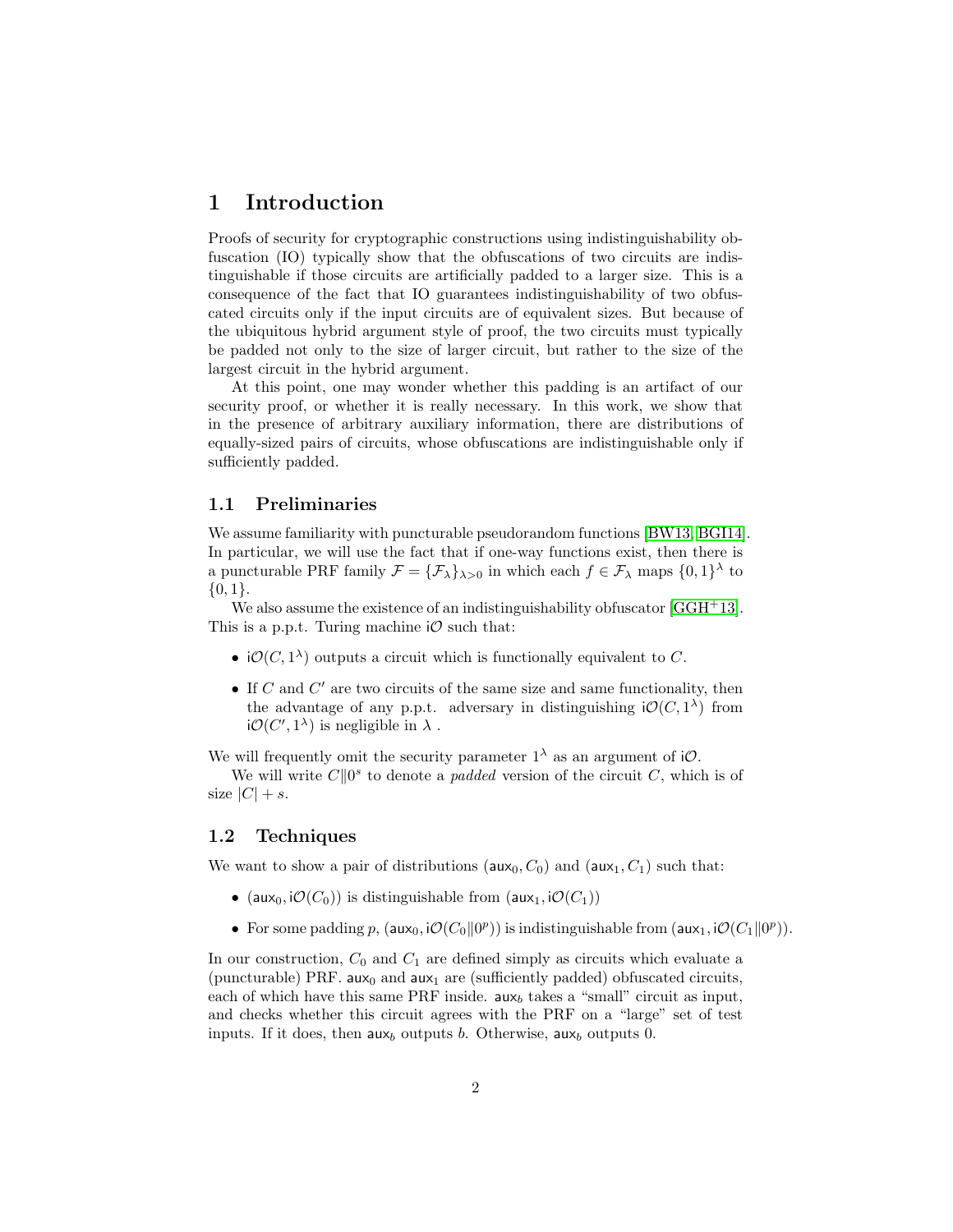"Small" and "large" are chosen so that the obfuscated  $C_0$  or  $C_1$  is small, but not large.

The first bullet is easy; the slightly tricky part is to show that when  $C_0$  and  $C_1$  are padded to be large (even before obfuscation is applied), then (aux<sub>0</sub>, i $\mathcal{O}(C_0)$ ) is indistinguishable from  $(aux_1, i\mathcal{O}(C_1))$ . We show this in a three-step hybrid argument, starting with  $(\mathsf{aux}_b, \mathsf{i}\mathcal{O}(C_b))$  for arbitrary b.

- 1. The PRF in  $\mathsf{aux}_b$  and in  $C_b$  is punctured on the whole set of test inputs, and the corresponding test values are hard-coded. This is indistinguishable by iO.
- 2. These test values are replaced by truly random bits. This is indistinguishable by the puncturable PRF security.
- 3. Now there statistically does not exist any small circuit which agrees with all the test values. So  $\mathsf{aux}_b$  is replaced by the obfuscated all zero function, which is indistinguishable by  $i\mathcal{O}$ .

This last hybrid distribution on  $(aux_b, i\mathcal{O}(C_b))$  is independent of the bit b.

### 1.3 Related Work

We note a similarity between our work and the previous work of Goldwasser and Kalai [\[GK05\]](#page-6-1), which amongst other things shows the impossibility of VBBobfuscating pseudorandom functions given auxiliary information. They use the fact that oracle access to a pseudo-entropic circuit  $C$ , does not reveal how to find a small circuit that agrees with  $C$ . In particular, suppose one is given an obfuscated circuit which tests whether a (small) input circuit agrees with  $C$ , and if so outputs a secret bit b. Now one can compute the bit b given any obfuscation of  $C$ , but not given black-box access to  $C$ .

Our result modifies this argument to assume only that the underlying obfuscators are indistinguishability obfuscators instead of VBB obfuscators. We show that one can compute the bit  $b$  given any sufficiently small obfuscation of C (i.e.  $\mathcal{O}(C)$ ), but not given an obfuscation of a functionally equivalent C' which has been padded to be larger (i.e.  $\mathcal{O}(C||0^s)$ ).

In personal communication, Nir Bitansky points out that the results of [\[BCC](#page-5-3)<sup>+</sup>14] may yield an alternative proof of our result, and that ordinary PRFs (not necessarily puncturable) and witness encryption (which is implied by IO) suffice to prove our main result.

# 2 Main Result

We now prove our main result more formally. Let  $q$  be a polynomial such that  $q(\lambda)$  bounds the size of  $\mathcal{O}(f, 1^{\lambda})$ , when f is sampled from the punctural PRF family  $\mathcal{F}_{\lambda}$ .

We now define a pair of algorithms  $(Sam_0, Sam_1)$ . Sam<sub>b</sub> will output a pair (aux<sub>b</sub>,  $C_b$ ). The algorithm  $\textsf{Sam}_b(1^{\lambda})$  first samples a puncturable PRF  $f \leftarrow \mathcal{F}_{\lambda}$ .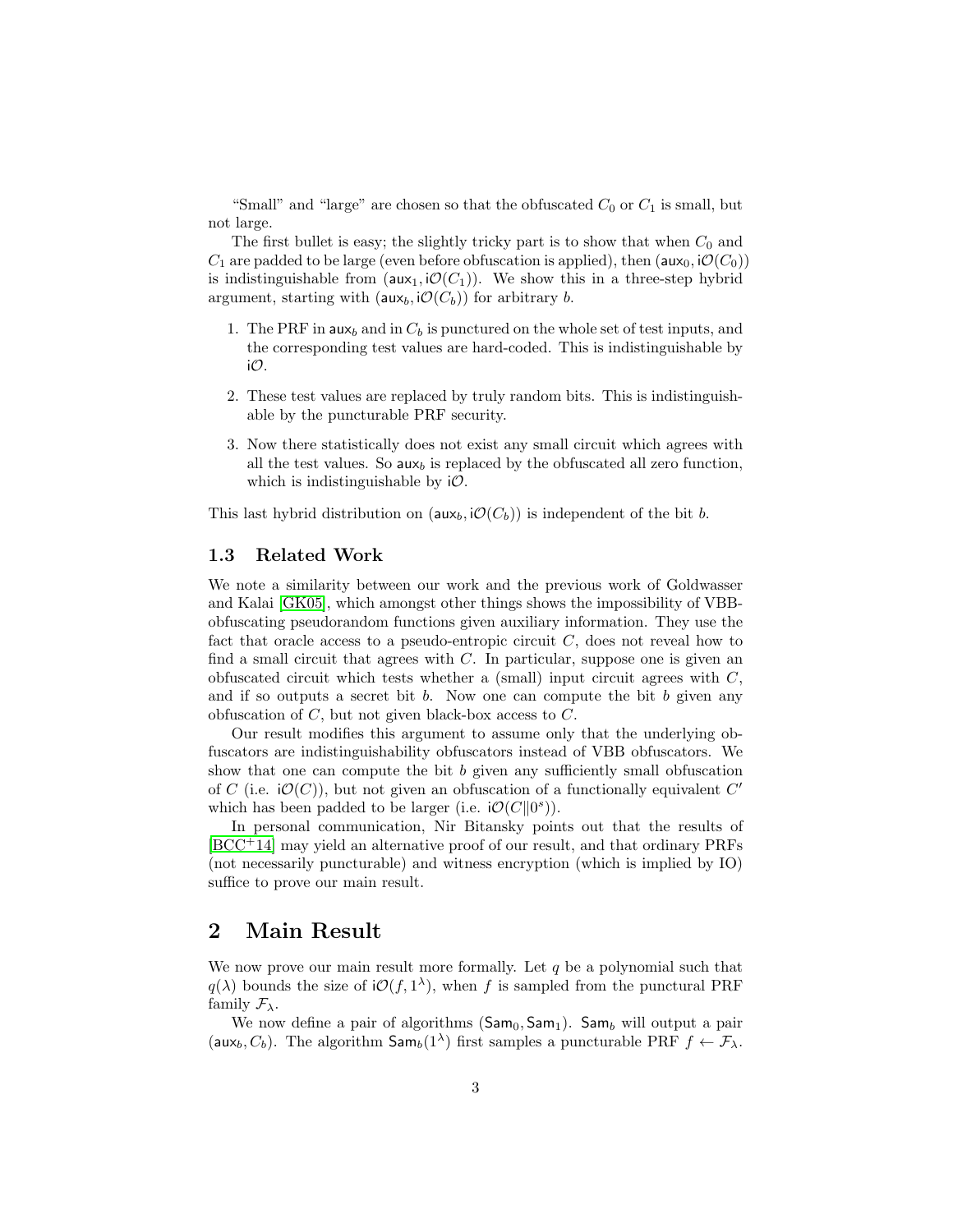Sam<sub>b</sub> first computes aux<sub>b</sub> ← i $\mathcal{O}(A_{b,f})$ , where  $A_{b,f}$  is described in Algorithm [1,](#page-3-0) and  $\mathsf{Sam}_b$  then computes  $C_b = B_f$ , where  $B_f$  is described in Algorithm [2.](#page-3-1)

**Input:** Circuit C of size  $q(\lambda)$ Data: Bit  $b$ , PPRF  $f$ 1 if  $C(i) = f(i)$  for all  $i \in \{0, ..., q(\lambda) + \lambda\}$  then  $2$  return b 3 else 4 return  $\theta$ 5 end

<span id="page-3-0"></span>**Algorithm 1:** Circuit  $A_{b,f}$ 

<span id="page-3-1"></span>**Input**:  $x \in \{0,1\}^{\lambda}$ Data: PPRF  $f$ 1 return  $f(x)$ .

### **Algorithm 2:** Circuit  $B_f$

**Claim 1.** The distributions ( $\text{aux}_0$ ,  $\text{iO}(C_0)$ ) and ( $\text{aux}_1$ ,  $\text{iO}(C_1)$ ) are perfectly distinguishable when  $(\text{aux}_b, C_b) \leftarrow \text{Sam}_b(1^{\lambda}).$ 

*Proof.* aux<sub>b</sub> computes the same function as  $A_{b,f}$  and  $C_b$  is  $B_f$ . The claim follows simply because  $A_{b,f}(\mathsf{i}\mathcal{O}(B_f)) = A_{b,f}(B_f) = b.$  $\Box$ 

<span id="page-3-3"></span>**Claim 2.** For some padding  $p_b$ , the distributions (aux<sub>0</sub>, i $\mathcal{O}(C_0||0^{p_b})$ ) and (aux<sub>1</sub>, i $\mathcal{O}(C_1||0^{p_b})$ ) are computationally indistinguishable when  $(\text{aux}_b, C_b) \leftarrow \text{Sam}_b(1^{\lambda})$ .

*Proof.* Let  $p_b$  be padding so that  $|B_f||0^{p_b}| = |B_f^1|$ , where  $B_f^1$  is described in Algorithm [4.](#page-3-2) We define three indistinguishable hybrid distributions  $H_b^1$  through  $H_b^3$  such that:

- $H_b^1$  is indistinguishable from  $(\textsf{aux}_b, \textsf{i}\mathcal{O}(C_b\| 0^{p_b}))$  when  $(\textsf{aux}_b, C_b) \leftarrow \textsf{Sam}_b(1^{\lambda})$ .
- $H_b^3$  is independent of b.

**Hybrid**  $H_b^1$ : Hybrid  $H_b^1$  is sampled by first sampling a PPRF  $f \leftarrow \mathcal{F}_{\lambda}$ , and puncturing it on the set  $\{0, \ldots, q(\lambda) + \lambda\}$  to obtain the punctured PRF f'. Let  $y_i = f(i)$  for  $i \in \{0, \ldots, q(\lambda) + \lambda\}.$ 

 $H_b^1$  then consists of  $(i\mathcal{O}(A_{b,f}^1), i\mathcal{O}(B_f^1))$ . The circuit  $A_{b,f}^1$  is described in Algorithm [3,](#page-3-2) with the values  $y_i$  hard-coded, and is padded to be as large as  $A_{b,f}$ . The circuit  $B_f^1$  is described in Algorithm [4,](#page-3-2) with the PPRF  $f'$  and the values  $y_i$  hard-coded.

<span id="page-3-2"></span>Hybrid  $H_b^2$ **:** Hybrid  $H_b^2$  is sampled identically to  $H_b^1$ , but each  $y_i$  is sampled uniformly at random.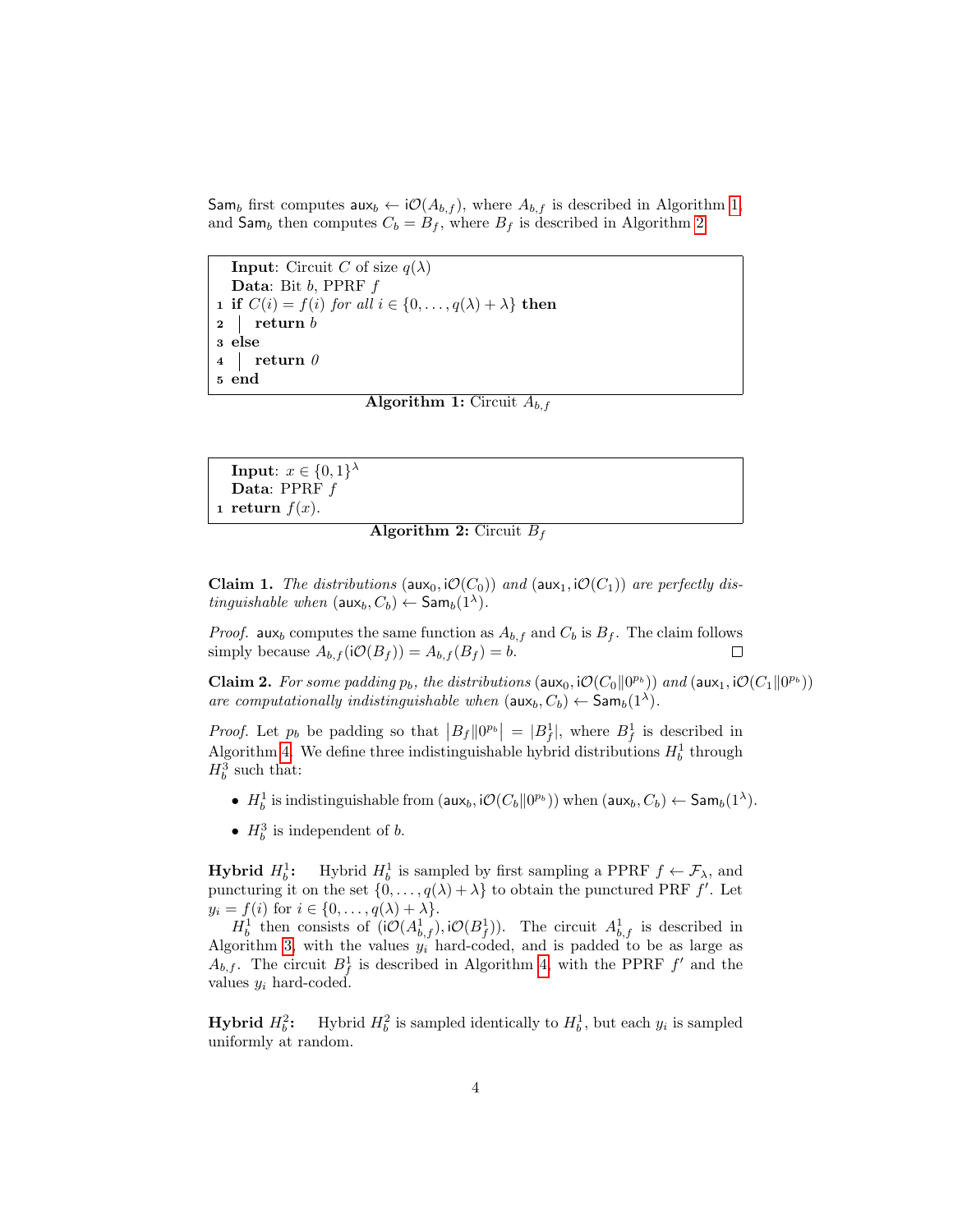**Input:** Circuit C of size  $q(\lambda)$ **Data:** Bit  $b$ , values  $y_i$ **1** if  $C(i) = y_i$  for all  $i \in \{0, ..., q(\lambda) + \lambda\}$  then 2 return b 3 else 4 return  $\theta$ 5 end

Algorithm 3: Circuit  $A^1_{b,f}$ 

**Input**:  $x \in \{0,1\}^{\lambda}$ **Data:** Punctured PPRF  $f'$ , values  $y_i$  for  $i \in \{0, ..., q(\lambda) + \lambda\}$ 1 if  $x \in \{0, \ldots, q(\lambda) + \lambda\}$  then 2 return  $y_x$ ; 3 else 4 Return  $f'(x)$ ; 5 end

**Algorithm 4:** Circuit  $B_f^1$ 

**Hybrid**  $H_b^3$ : In hybrid  $H_b^3$ , the circuit  $A_{b,f}^1$  is replaced with the constant zero function, appropriately padded.

Claim 3.  $H_b^1 \approx$  Sam<sub>b</sub> $(1^{\lambda})$ .

*Proof.* This follows from the security of  $\mathcal{O}$ : the obfuscated circuits have the same functionality and size in both  $H_b^1$  and  $\mathsf{Sam}_b(1^{\lambda})$ .  $\Box$ 

Claim 4. Hybrid  $H_b^2 \approx H_b^1$ .

*Proof.* This follows from the pseudorandomness of the punctured PRF  $f'$  at the (selectively) punctured set  $\{0, \ldots, q(\lambda) + \lambda\}.$  $\Box$ 

Claim 5. Hybrid  $H_b^3 \approx H_b^2$ .

*Proof.* This follows from the security of  $\mathcal{O}$ . A simple counting argument implies that with high probability (at least  $1 - 2^{-\lambda}$ ), there is no circuit C of size  $q(\lambda)$ such that  $C(i) = y_i$  for all  $i \in \{0, ..., q(\lambda) + \lambda\}$ . Thus the circuit  $A_{b,f}^1$  with truly random  $y_i$ 's is functionally equivalent to the constant zero circuit with high probability.  $\Box$ 

This completes the proof of Claim [2.](#page-3-3)

 $\Box$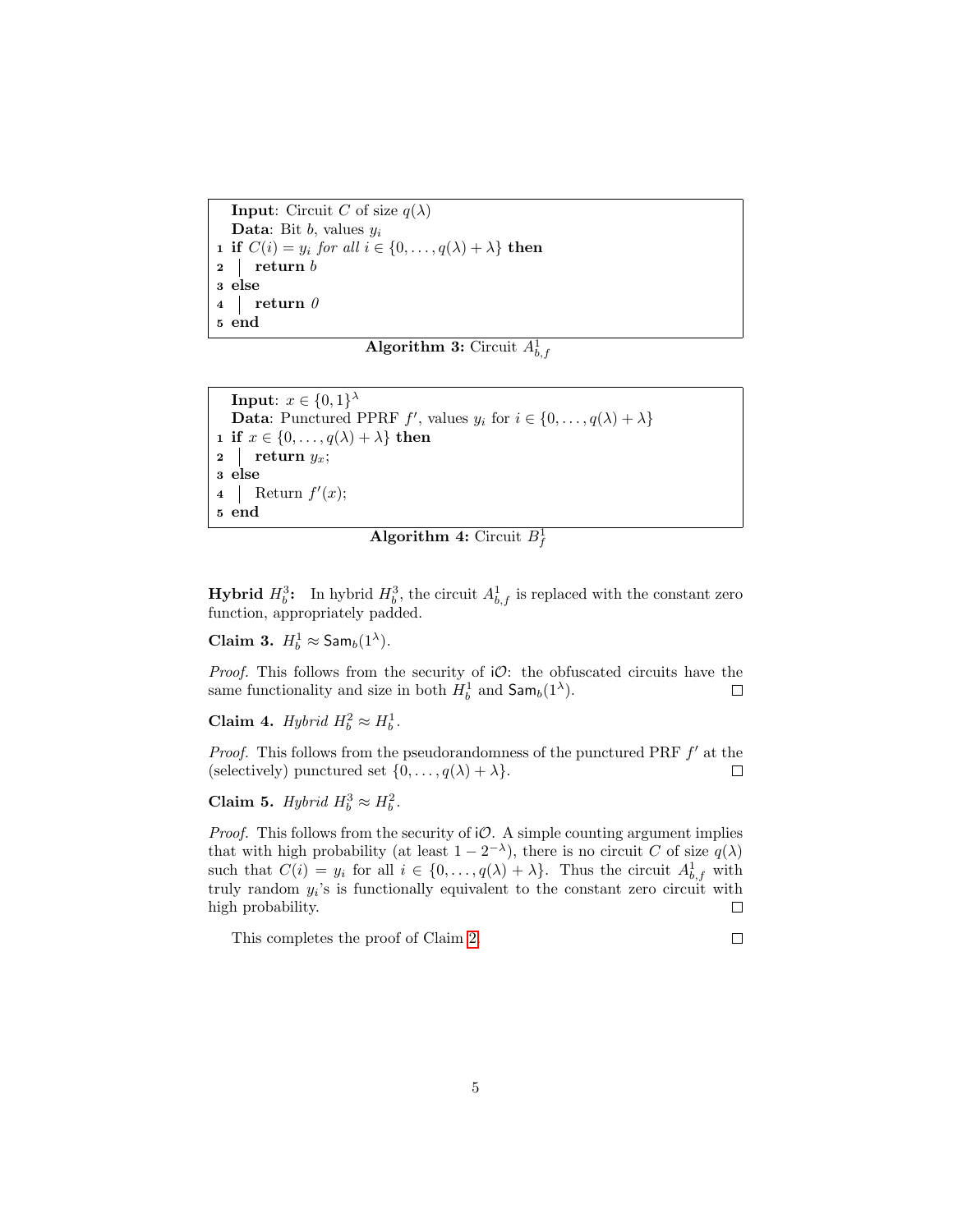### 3 Extensions

### 3.1 Variants of the Superfluous Padding Assumption

One possible restriction on  $\text{Sam}_0$  and  $\text{Sam}_1$ , proposed by [\[BM15\]](#page-5-0) as a weaker assumption, requires the marginal distribution of  $aux_0$  to be the same as the marginal distribution of  $aux_1$ . While this does not hold for our counterexample, it can be easily modified to have this property. Rather than having  $\mathsf{aux}_b$  output the bit b, aux<sub>b</sub> outputs a random string r. On input r,  $C_b$  outputs b.

The proof techniques above, when applied to this modified construction, show how to move to a hybrid where  $aux_b$  is independent of r. We can then apply a standard injective PRG trick to make  $C_b$  independent of r and of b.

#### 3.2 Implication About Double Obfuscation

The necessity of superfluous padding implies a surprising result. If  $\mathcal O$  increases the size of circuits, then there are efficiently sampleable distributions on (aux<sub>0</sub>,  $C_0$ ) and (aux<sub>1</sub>,  $C_1$ ) such that (aux<sub>0</sub>, i $\mathcal{O}^k(C_0)$ ) is indistinguishable from  $(\mathsf{aux}_1, \mathsf{i}\mathcal{O}^k(C_1))$  for some integer  $k > 1$ , but  $(\mathsf{aux}_0, \mathsf{i}\mathcal{O}(C_0))$  is perfectly distinguishable from  $(aux_1, i\mathcal{O}(C_1))$ . This follows from our construction of  $Sam_0$ and  $\textsf{Sam}_1$  because the inner  $k-1$  obfuscations are functionally equivalent to padding.

## References

- <span id="page-5-3"></span>[BCC+14] Nir Bitansky, Ran Canetti, Henry Cohn, Shafi Goldwasser, Yael Tauman Kalai, Omer Paneth, and Alon Rosen. The impossibility of obfuscation with auxiliary input or a universal simulator. In Juan A. Garay and Rosario Gennaro, editors, Advances in Cryptology - CRYPTO 2014 - 34th Annual Cryptology Conference, Santa Barbara, CA, USA, August 17-21, 2014, Proceedings, Part II, volume 8617 of Lecture Notes in Computer Science, pages 71–89. Springer, 2014.
- <span id="page-5-2"></span>[BGI14] Elette Boyle, Shafi Goldwasser, and Ioana Ivan. Functional signatures and pseudorandom functions. In Hugo Krawczyk, editor, Public-Key Cryptography PKC 2014, volume 8383 of Lecture Notes in Computer Science, pages 501–519. Springer Berlin Heidelberg, 2014.
- <span id="page-5-0"></span>[BM15] Christina Brzuska and Arno Mittelbach. Universal computational extractors and the superfluous padding assumption for indistinguishability obfuscation. Cryptology ePrint Archive, Report 2015/581, 2015. <http://eprint.iacr.org/>.
- <span id="page-5-1"></span>[BW13] Dan Boneh and Brent Waters. Constrained pseudorandom functions and their applications. In Kazue Sako and Palash Sarkar, editors,